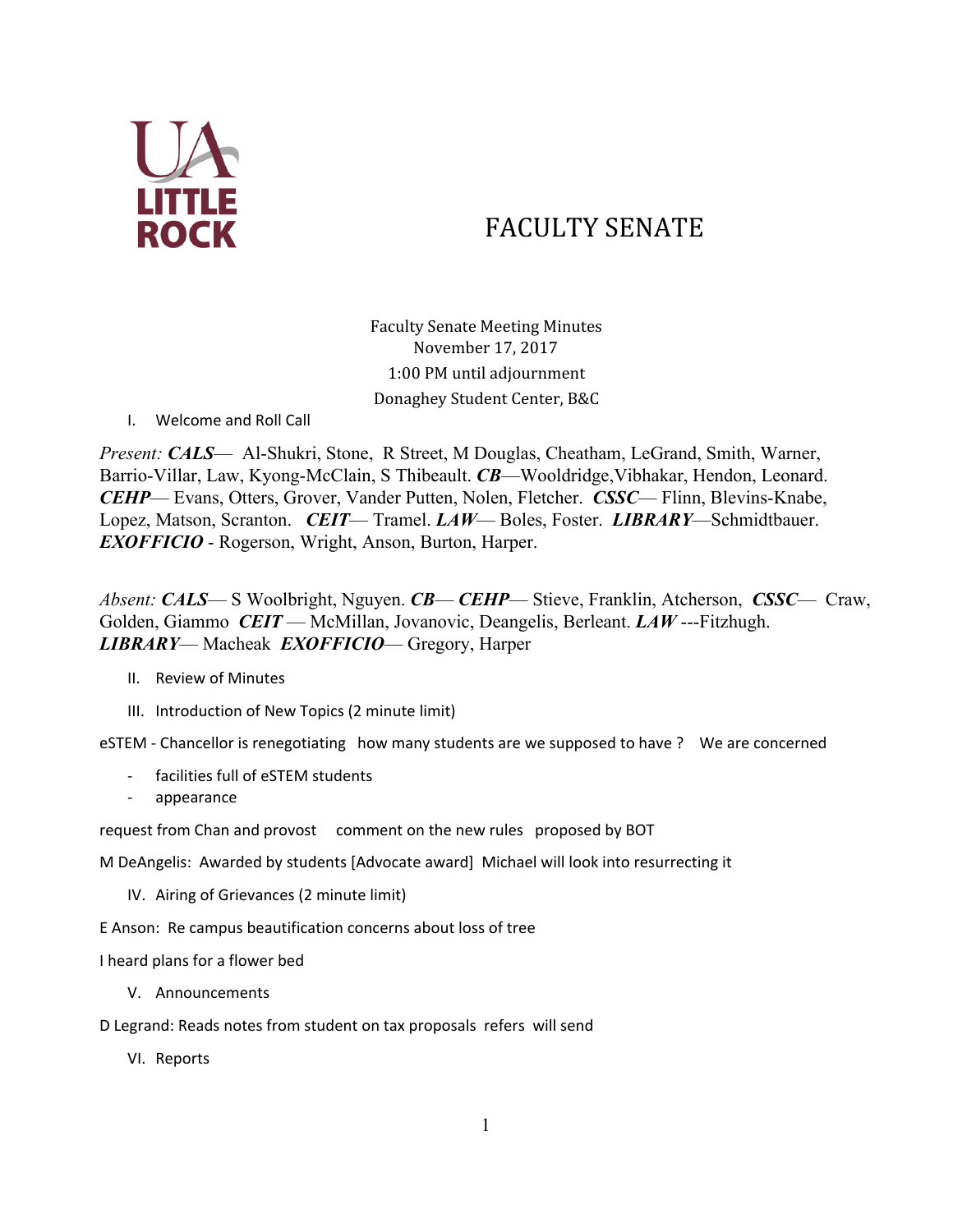## **A.** Executive Committee – Andrew Wright

Response to revisions of Board Policies

Review of recommendations [attach Proposed changes to policies of the Board of Trustees]

K Leonard: concerns about lawsuits that could be provoked by these changes and the language and their costs. We estimated \$750,000 in costs for just one suit.

J Hendon: It appears the attorneys here were attempting to go toward at will employment

A Wright: should I add to our recommendations

E Anson: requests wording re: at will employment and legal defense costs from business

A Wright: accepts friendly amendment as above

J VdPutten: AAUP states they will assist faculty members if prosecuting.

M Douglas: Whence came these changes? How and why?

P Tschumi: in the Nov 8 & 9 meetings there was very little about the evolution of these changes. They were minimized and that they were just a matter of current practice. The next meeting is at UAMS January 24 & 25 2017 (see email for url to page where that can be seen). there is an email list that Josh is on and includes a variety of faculty from other universities.

A Nolen: What are some action items we can do? Everything from involving students and other stakeholders in the discussion and as allies? Other?

A Wright: At Fac Senate on Jan 19, 2018 we can work on some recommendations. What are the solutions? Let us not simply complain, but bring alternatives to the table. Talking with the board of visitors to be sure they understand our point of view and that our concerns are legitimate. The threat to academic practice. What will be the effect on students?

J VdPutten: Stay out of the Chronicle of Higher Education. We should avoid negative publicity. Remembers the summary dismissal of a professor at PTC a few years ago and the negative effect on perceptions.

BBK: Have we looked at possible threats to recruitment and retention of faculty.

A Wright: Will add faculty recruitment costs. Business can provide actual estimates.

JVdP: Institutional censure list is a possibility. Gives Phillips College as an example.

A Wright: reviews motion with amendments

Calls vote: Motion carries

Wright moves to adopt. Approved unanimously.

Budget Committee Chancellor is forming a budget committee

Amanda Nolen will rep CEHP

Final Exam schedule for Spring 2018 has to change because class period changes require it. Changes have been made for upcoming but legislation needs to be prepared for the future.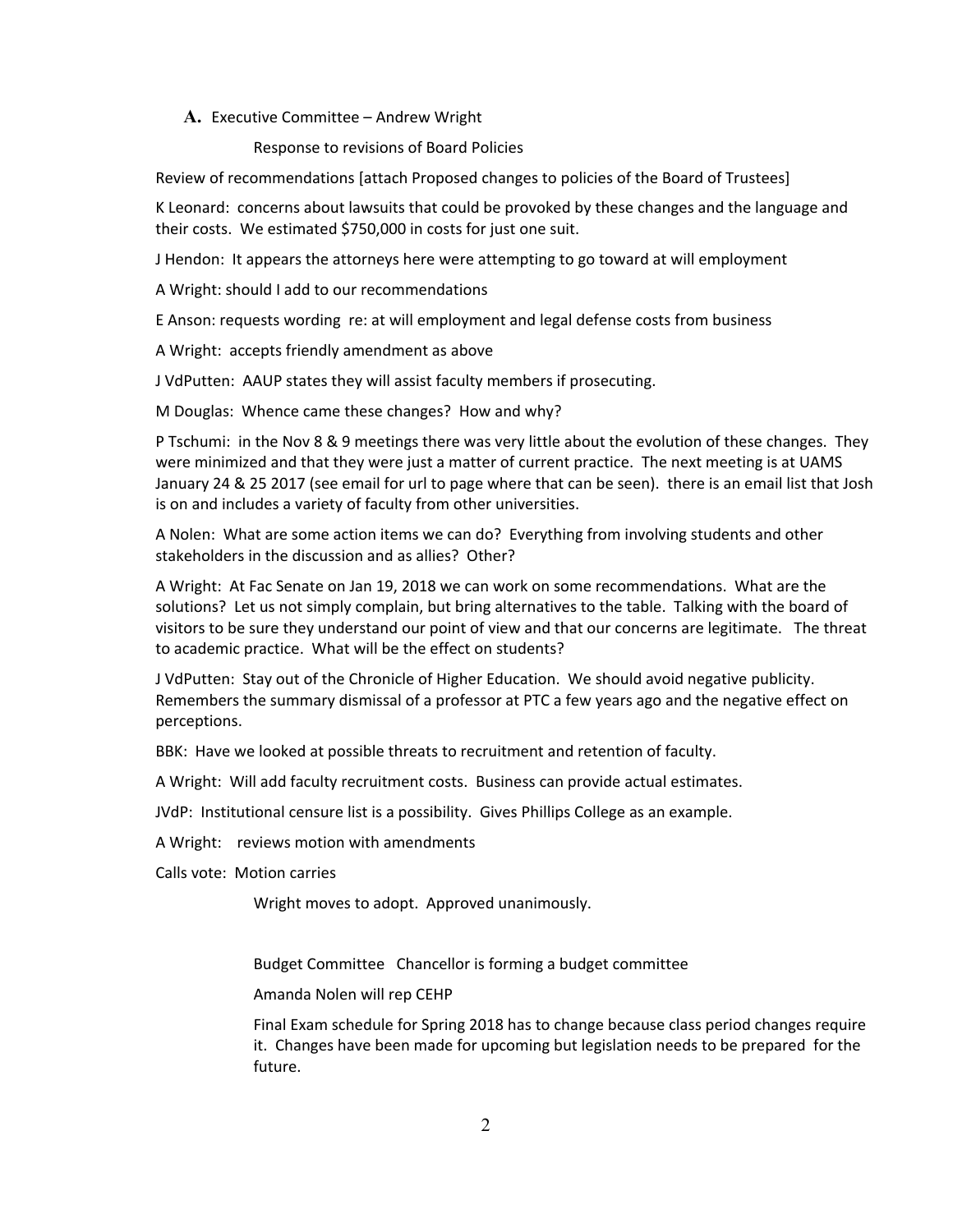M Douglas: asks about transmittal - finals will start on consultation day at 4 pm Tuesday May 8, 2018

**B.** Faculty Governance Committee – Rosalie Cheatham (E. Anson reports for RC)

Response to revisions of Board Policies [add report]

Anson moves that the Senate accept the memo including recommendations. Accepted unanimously.

**C.** Planning and Finance Committee - Rosalie Cheatham

Budget Committee Representatives

**D.** Chancellor's Report – Andrew Rogerson

Enrollment: state of enrollment in Ar

5 year changes 18.1

16

18

6% Ask for email

PTC down 8.1 % this year alone

It is important we turn this around

We need more citizens with associate degree;

We are the only other research university in the state: we are the second flagship and we can't

New VP of Student Affairs and I have great confidence in him

In Spring it is all about recruitment and retention.

It is crucial we turn this enrollment around.

All of us need to think ahead to 5 years when there will be 1100 high school students on this campus. I fear that could discourage enrollment.

Regarding the policy changes -- we were told that this was simply updating a 25 year old policy that had not withstood the test of time. How do you define 'collegiality'. We were sold the idea that this was no big deal and that no one should be in danger of losing their job. It is in your hands now: Should have been there to start with.

B McMillan: Is there a mechanism for students to comment on eSTEM issues?

Have not had much documented feedback, just 3 emails. Invites usable input: How is this affecting us

J Matson: this is particularly important to commuter students -- their time and effort on campus is limited and we need to facilitate that. The HS students are using our resources on the HS students.

A Nolen: How is this being communicated to UALR students?

AR: We have a committee looking at this and they are meeting with their counterparts at eSTEM to troubleshoot and problem solve. I have meetings with my counterpart every months. We are all trying to sort things out. I am not against sharing the campus but it must pay off for us as well as them.

BBK: Concurrent classes and qualified faculty.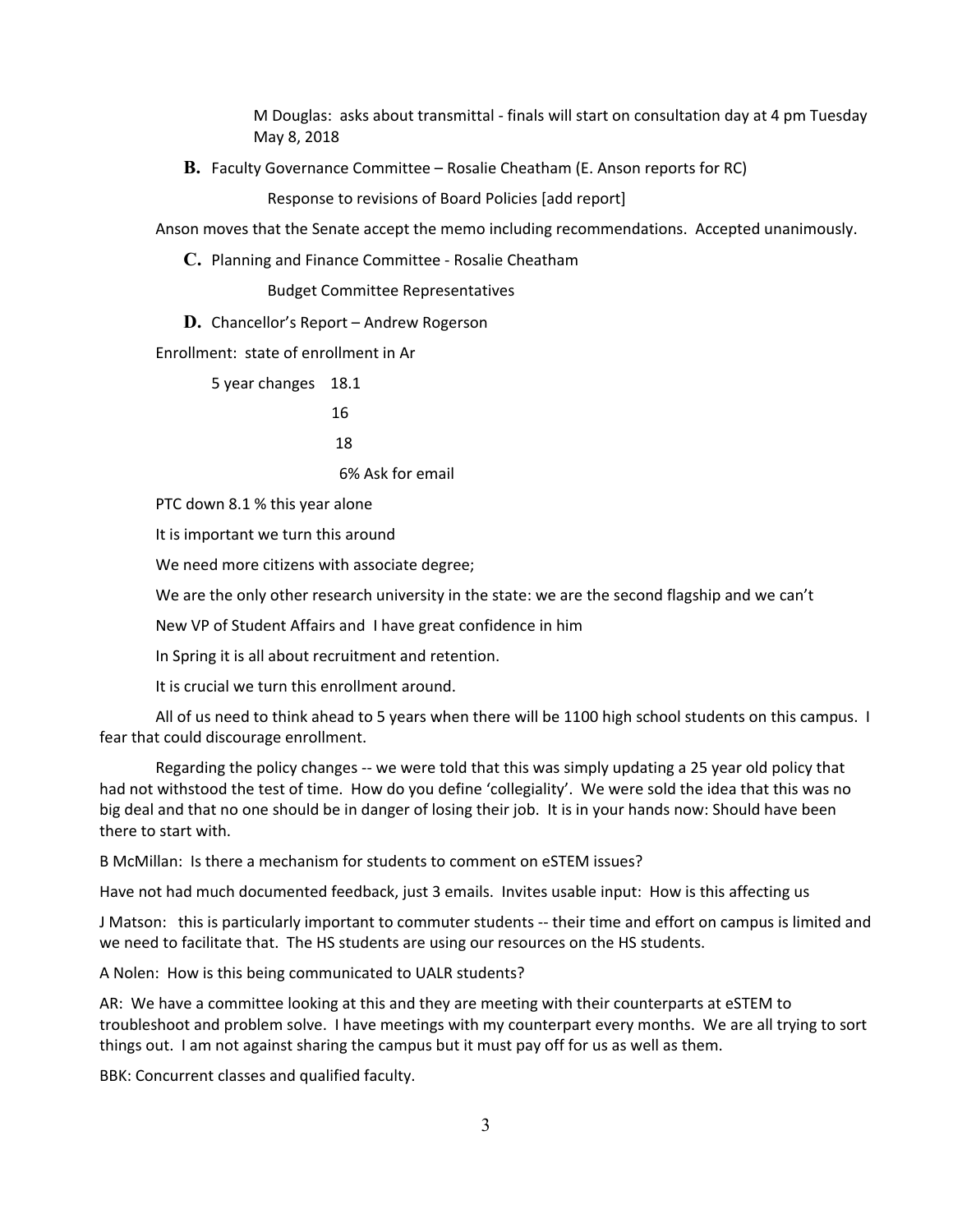AR: says they need to be qualified and there are indications that eSTEM may hire UA LR faculty. The MOU as it exists will incorporate HS>AAS students into our classes.

D Rice: says let me know if unqualified faculty are teaching in the concurrent courses.

AR: the provost's office is looking into the concurrent business anyway. Of the 2200 students 67 came to UALR. We need the concurrent students to make our enrollment look better but it is artificial.

E Anson: You have been talking about us as research institution but we are looking at targeting ACT scores of 21, 22, 23. How is that consistent.

AR: the majority of our students are in that group and they do okay. Not targeting them specifically, though they can be successful. We have 25% of our students are grad students. We really must start touting what we do for this city. Our faculty are chief data officer for LR but it is not funded.

- **E.** Provost's Report Velmer Burton none
- **F.** Graduate Council Brian Berry on the website
- **G.** Council on Core Curriculum and Policies Belinda Blevins-Knabe on the website

Open house on Library 535 at 3 pm on November 7 2017 to go over assessment. There will be refreshments.

**H.** Undergraduate Council – Mike Tramel on the website

- **I.** ERP Update J. Rathje
- ERP and Banner needs update, including an update this weekend. There will be a series of updates to Banner over the next few months with the idea that Banner 9 will go live Summer 2018. Functions will remain similar with a new look.
- ERP: Workday has been id'd as our vendor. RFP out for implementation vendor. Looks like Workday will be about 1 year out, then 2 years to implement HR, P&D, etc, then 2 years for students. Equals five year rollout.
- A Nolen asks how this might affect Assessment as we anticipate HLC in 2019?
- JR says we will adapt to that and protect the system to avoid disruption.
- Workday replaces: Degreeworks will be included with those products and will be transitioned into the new system. ARGOS will probably be subsumed by it also. The workday interface is far more intuitive than any I have seen before. We are developing a website for dealing with such questions and open forums to talk this through to facilitate transition.
- There is a consultancy that will help us through the transition.
- Our infrastructure is not where it needs to be -- we have been able to go forward to update the wifi system. We are placing wiring needed to be ready. New firewalls. The user experience will be much better wireless - outages will be overnight to avoid interference.
- We have a number of policies that need to be updated, so we are refreshing those policies. We are working with the Academic Policy and Computing committee on this.
- BBK: Can you give us any sense of when Bb might become more stable?
- JR: They have improved, though they are not where we need them to be or expected them to be. We are holding them to expectation that the application should work.
- Does the UA system help? Yes, they are supportive and proactive. We have a standing weekly meeting with Bb and are not allowing issues to be delayed.

AWright: comments on the Academic Technology and Computing Committee needs to meet and review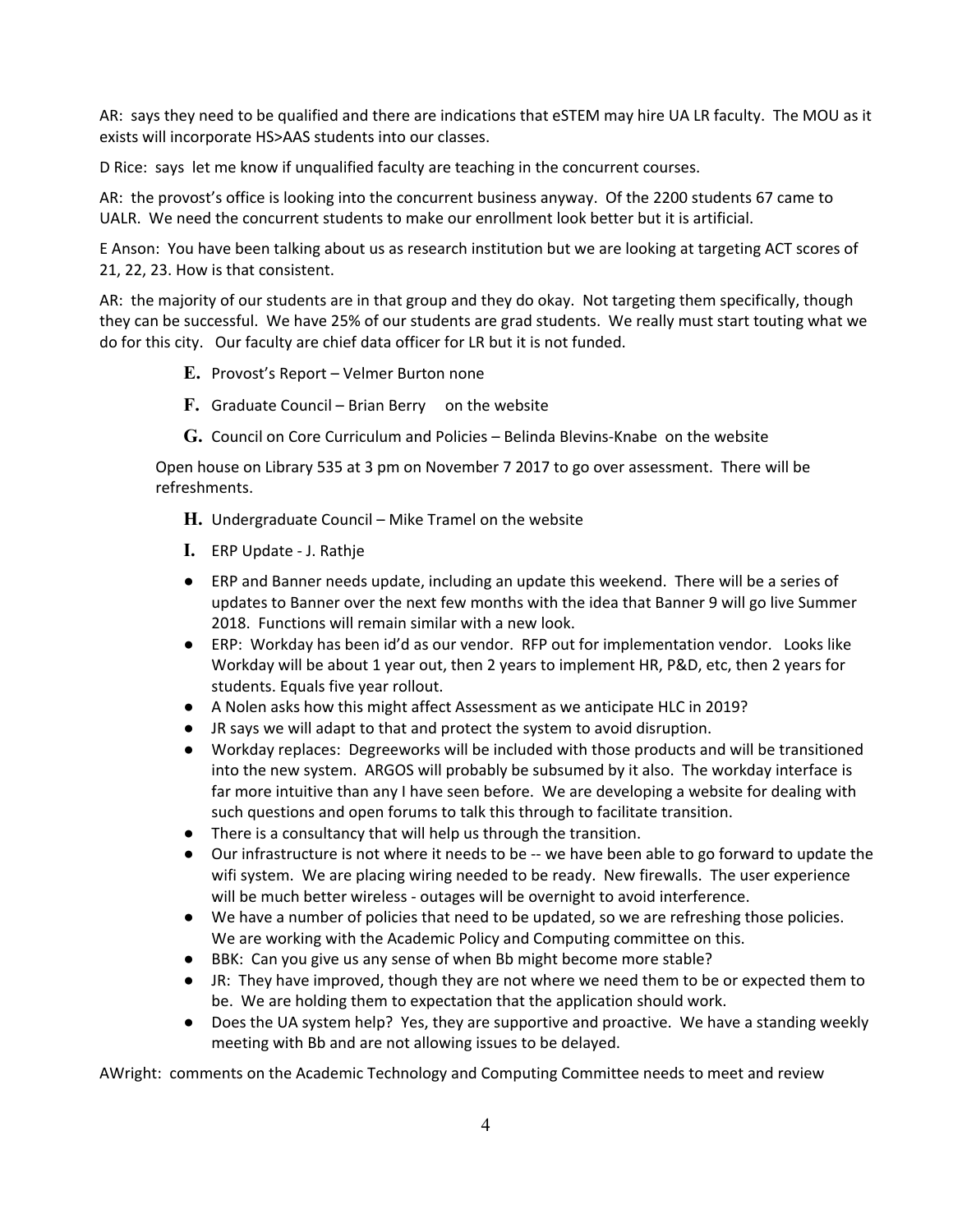A Wright: Motion to reorder agenda to allow vote on FS\_2017\_28

Motion carries

**J. Motion FS\_2017\_28**. Executive Committee (Legislation. Majority Vote at one Meeting, no second required) Fall 2017 graduates

**Be it resolved** that those applicants completing all requirements for various degrees in the 2017 Fall Semester shall be approved for graduation. (see ualr.edu/facultysenate for a list of candidates for graduation, current as of 11/17/2017).

Introduces FS\_2017\_28 Calls vote: Motion carries

## VII. Old Business

**A. Motion FS\_2017\_24**. Executive Committee (Legislation. Majority Vote at One Meeting, no second required) Judicial Policy Update – grade appeals, academic offenses

**Be it resolved** to modify Judicial Policy legislation per the mark-up on the faculty senate web site (underline represents addition, strike-through represents deletion).

**Commentary**: The motion was referred to the AIGC and returns to the November meeting

A Nolen: Walks us through the motion. Broaden the scope of what can be appealed: for example comprehensive exams, theses,

including language student may simultaneously deal with academic misconduct and grade appeal

what happens if this policy is abused

invites scrutiny of the faculty

rather than appearing in person via synchronous technology

is the distribution of the decision memo to ratify who does this

clarified references what body is responsible for what action

clarified grounds for appeal

streamlined language

Reviews edits to Steps 1, 2, 3, 4, 5, 6, 7, 8, 9, 10, & 13

Has gone over edits with Richard Harper, student reps and Grad C and has their suggestions and agreement.

Still remaining work to be done on possibly reforming the committee.

Returns to 12: Authority of provost: investigated back to 1979 to see who is actually has authority to raise the grade. Nolen suggests this be stricken (12 E).

L Villar: Is the any reason for the profile requirements of the student members?

A Wright: Is class day defined in this?